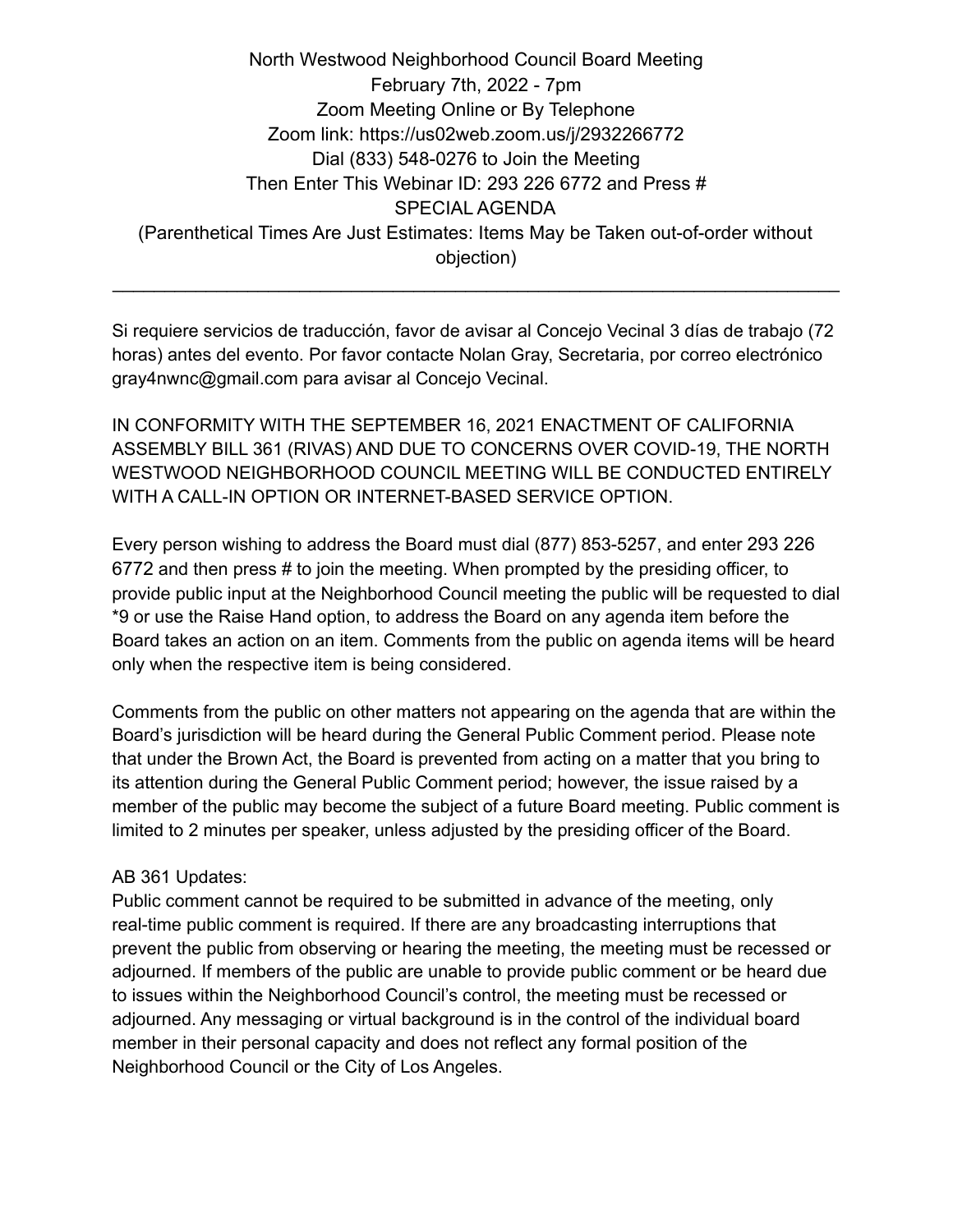# **February 7th, 2022 - 7:00PM SPECIAL AGENDA**

1. CALL-TO-ORDER and Roll Call (Furkan, 1 Minute)

2. Comments by Public Officials or their representatives including but not limited to: (15 minutes)

- a. Los Angeles Police Department
- b. Councilmember Paul Koretz
- c. Supervisor Sheila Kuehl
- d. Mayor Eric Garcetti
- e. Assembly Member Isaac Bryan
- f. Congressman Ted Lieu
- g. Westwood Village Improvement Association (BID)
- h. UCLA Government Relations
- 3. Announcements

4. Multiple Agenda Item Comment Period for items on the agenda. (Up to 3 minutes per speaker)

5. General Public Comment on Non-Agenda Items (Up to 2 minutes per speaker)

6. Discussion and possible approval of November 1st, 2021 Special Board Meeting **[Minutes](https://docs.google.com/document/d/1MQO6Czjd6EnYua2TsMqjsBePG9fvaxaGEaKrjPCEBo8/edit?usp=sharing)** 

7. Discussion and possible approval of January 18th, 2022 Special Board Meeting **[Minutes](https://docs.google.com/document/d/1YHG2LbmhxOVtNji7jhdkIWItv3Y6BgGpCIZ90VVuYUo/edit?usp=sharing)** 

8. Discussion and possible approval of January 25th, 2022 Special Board Meeting **[Minutes](https://docs.google.com/document/d/1FgYkNbJstQf0hagYS8EtPkf-gHtmWH6jKbik-RQwt1c/edit?usp=sharing)** 

9. Discussion and possible approval of Monthly Expenditure Report for October 2021 10. Discussion and possible approval of Monthly Expenditure Report for November 2021

11. Discussion and possible resolution with respect to proposed Conditional Use Permit at 1360 S Westwood Boulevard and the following entitlements:

The Applicant, Whole Foods Market, is seeking a Conditional Use Permit for Whole Foods located at [1050 Gayley Ave., Los Angeles,](https://www.google.com/maps/search/1050+Gayley+Ave.,+Los+Angeles,+CA?entry=gmail&source=g) CA. Change from a Type 20 (beer wine) ABC License to a Type 21 (beer/wine/distilled spirits) ABC License.

12. Discussion, possible presentation from Metro Staff, and possible approval of a [resolution](https://docs.google.com/document/d/1-H1xpejFTLHt0uaw046mgcuIN0fgZYkw-2gI3ez_QOo/edit?usp=sharing) to be submitted to LA metro in support of a UCLA station and Westwood Village Purple Line connection as part of the Sepulveda Transit Corridor Project. 13. Discussion, possible presentation from LA City Planning Staff, and possible approval of a [CIS](https://docs.google.com/document/d/18zUbeX2HjAoT9MKk4zxItJ2gk2nkvmDv/edit?usp=sharing&ouid=118223006001496148051&rtpof=true&sd=true) to the City Planning Commission in support of Council File 18-1101: Amendment of Westwood Village Specific Plan

14. Discussion and possible appointment of a representative and alternate representative to the Neighborhood Council Sustainability Alliance.

15. Discussion and possible approval of a [CIS](https://docs.google.com/document/d/1A8rKzmyUlKOdrBcw0xCRacJMSsMxoKk6XioQMEAxJ2w/edit?usp=sharing) to City Council against [CF 19-0603](https://cityclerk.lacity.org/lacityclerkconnect/index.cfm?fa=ccfi.viewrecord&cfnumber=19-0603): City Building Code Fire District 1 Expansion / California Department of Forestry / Fire Protection Very High Fire Severity Zone / City High Wind Velocity Zone / Ordinance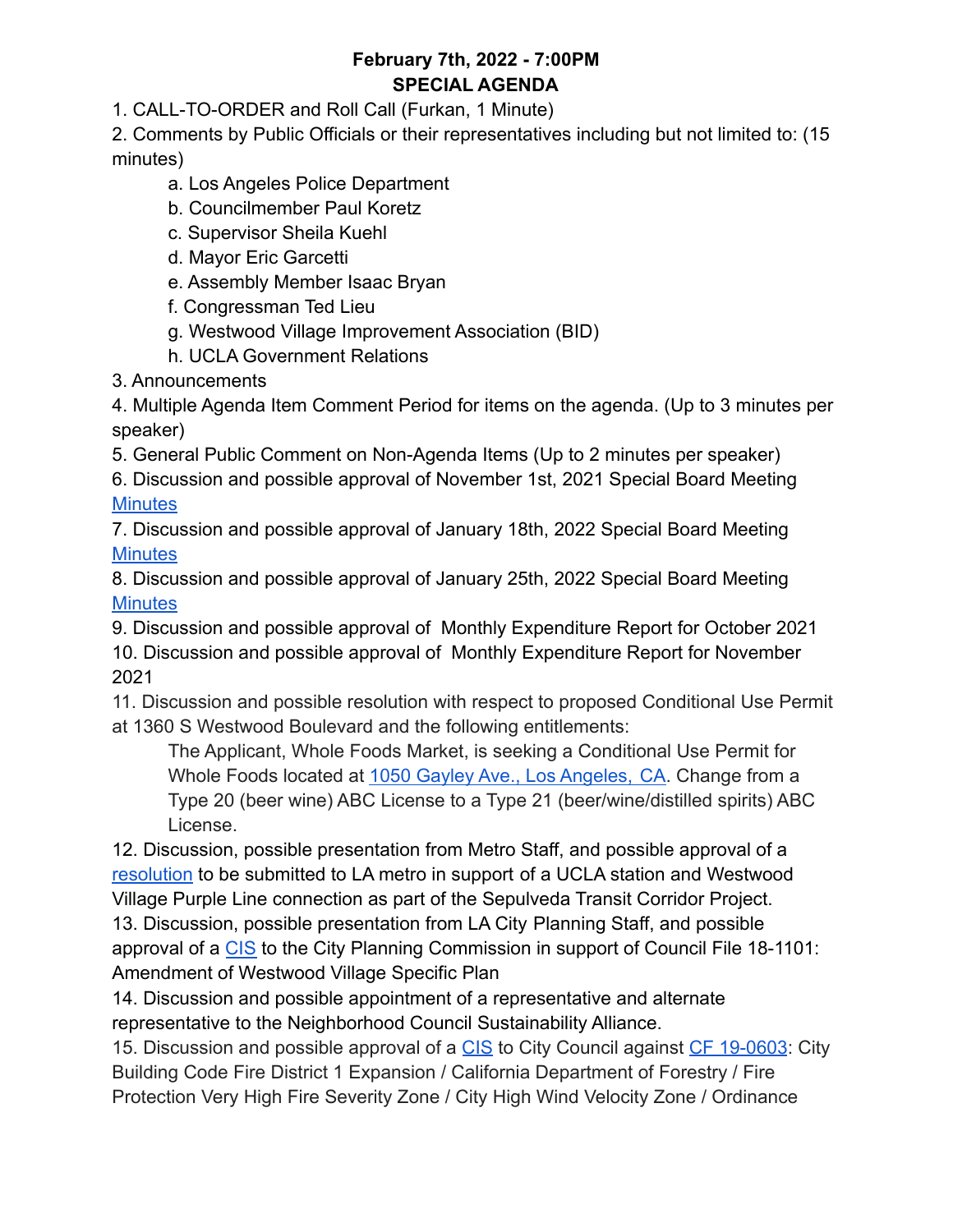16. Discussion and possible approval of a [CIS](https://docs.google.com/document/d/1GhX-z8iyJ3TnM3bx1Ys_KKyROQ3MXWnZx9iCdDZ8R8Q/edit?usp=sharing) to City Council in favor, if amended, of [CF 21-0600-S73:](https://cityclerk.lacity.org/lacityclerkconnect/index.cfm?fa=ccfi.viewrecord&cfnumber=21-0600-S73) Amending Motion / Los Angeles Police Department Sworn Salaries / Reimagining Public Safety: Unarmed Crisis Response Programs

17. Discussion and possible approval of a [CIS](https://docs.google.com/document/d/17wpx5KB3Rw6psD6BWoqAQj-b9uAxv97WHyL-V5lPnUc/edit?usp=sharing) to City Council in favor of [CF 21-1472](https://cityclerk.lacity.org/lacityclerkconnect/index.cfm?fa=ccfi.viewrecord&cfnumber=21-1472): November 2022 Ballot / Ballot Measure / City Charter Amendment / Independent Redistricting Commission

18. Discussion and possible approval of a [CIS](https://docs.google.com/document/d/1RcRPAp7CE_ngaU-PDpPIAy-MW_11faPAVSsLwMyWb54/edit) to City Council in favor of [CF](https://cityclerk.lacity.org/lacityclerkconnect/index.cfm?fa=ccfi.viewrecord&cfnumber=15-0719-S19) [15-0719-S19](https://cityclerk.lacity.org/lacityclerkconnect/index.cfm?fa=ccfi.viewrecord&cfnumber=15-0719-S19): Transportation Demand Management (TDM) / Los Angeles Municipal Code / Mobility Plan 2035

19. Discussion and possible approval of a [CIS](https://docs.google.com/document/d/1zuwLUsHLv_4_xDEFKi4EsYVN8ObThjtrxD7FZRzITUM/edit?usp=sharing) to City Council in favor of [CF 20-0200](https://cityclerk.lacity.org/lacityclerkconnect/index.cfm?fa=ccfi.viewrecord&cfnumber=20-0200): Rent Stabilization Ordinance / Consumer Price Index / Rent Increases / Rent Freeze / Amendment

20. Discussion and possible approval of a [CIS](https://docs.google.com/document/d/1T--7WbdA7J4JbUjKEdq95-vU9aoXXwgLw5M880TCF6E/edit?usp=sharing) to City Council in favor of [CF 21-0658](https://cityclerk.lacity.org/lacityclerkconnect/index.cfm?fa=ccfi.viewrecord&cfnumber=21-0658): 100 Percent Deed-Restricted Affordable Housing Projects / Expedited Approval Process / Strategic Plan

21. Adjournment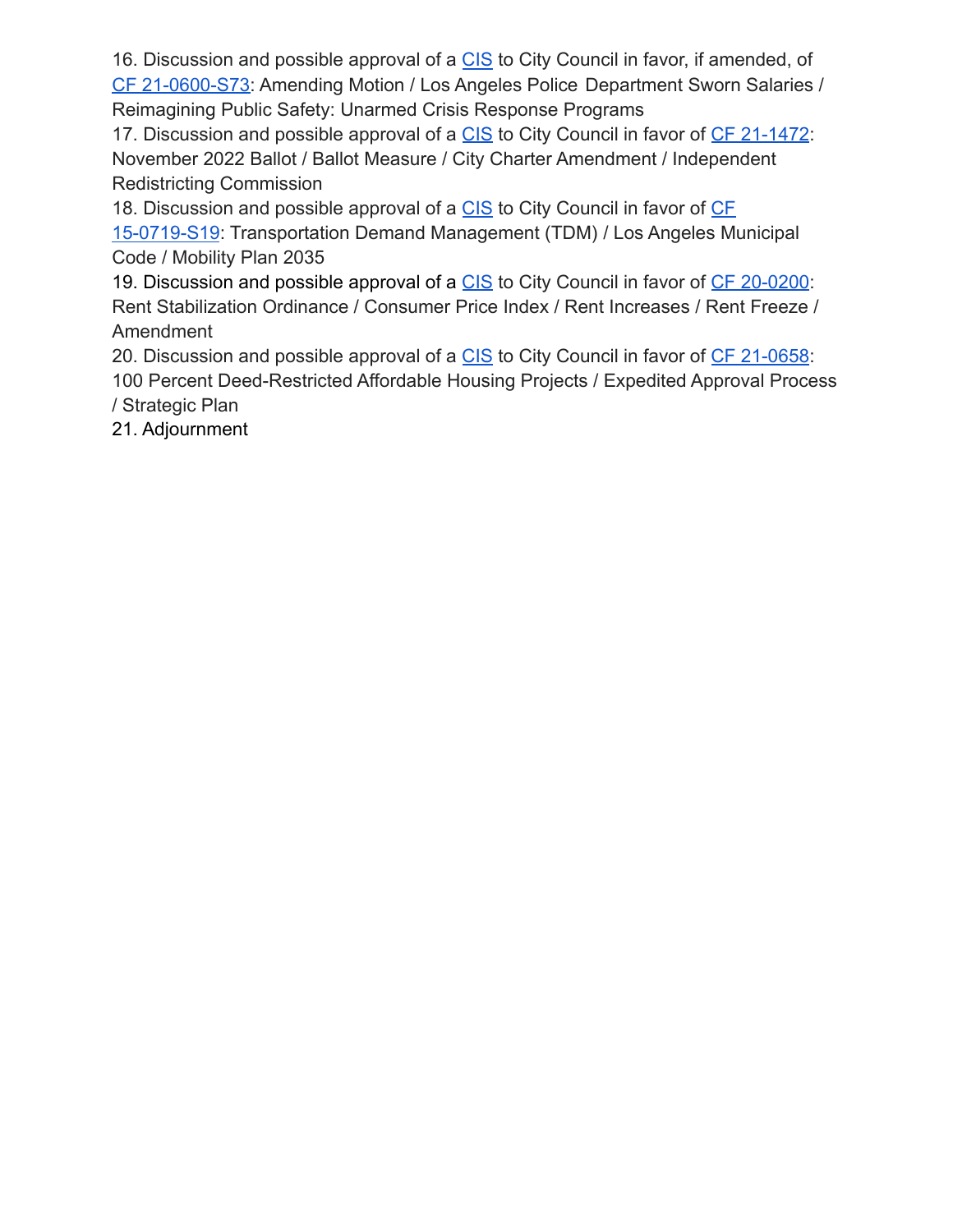As a covered entity under Title II of the Americans with Disabilities Act, the City of Los Angeles does not discriminate on the basis of disability and upon request will provide reasonable accommodation to ensure equal access to its programs, services, and activities. Sign language interpreters, assistive listening devices, or other auxiliary aids and/or services may be provided upon request. To ensure availability of services, please make your request at least 3 business days (72 hours) prior to the meeting by contacting the North Westwood Neighborhood Council President, Furkan Yalcin, at Furkannwwnc@gmail.com

Public Posting of Agendas - Neighborhood Council agendas are posted for public review as follows:

- 1424 Westwood Blvd, Los Angeles, CA 90024
- NorthWestwoodNeighborhoodCouncil.org
- You can also receive our agendas via email by subscribing to L.A. City's Early Notification System (ENS)

### Notice to Paid Representatives -

If you are compensated to monitor, attend, or speak at this meeting, City law may require you to register as a lobbyist and report your activity. See Los Angeles Municipal Code Section 48.01 et seq. More information is available at ethics.lacity.org/lobbying. For assistance, please contact the Ethics Commission at (213) 978-1960 or ethics.commission@lacity.org

### Public Access of Records -

In compliance with Government Code section 54957.5, non-exempt writings that are distributed to a majority or all of the board in advance of a meeting may be viewed at 1424 Westwood Blvd, Los Angeles, CA 90024, at our website: NorthWestwoodNeighborhoodCouncil.org/ or at the scheduled meeting. In addition, if you would like a copy of any record related to an item on the agenda, please contact Nolan Gray, Secretary, email at: gray4nwnc@gmail.com.

#### Reconsideration and Grievance Process -

For information on the NC's process for board action reconsideration, stakeholder grievance policy, or any other procedural matters related to this Council, please consult